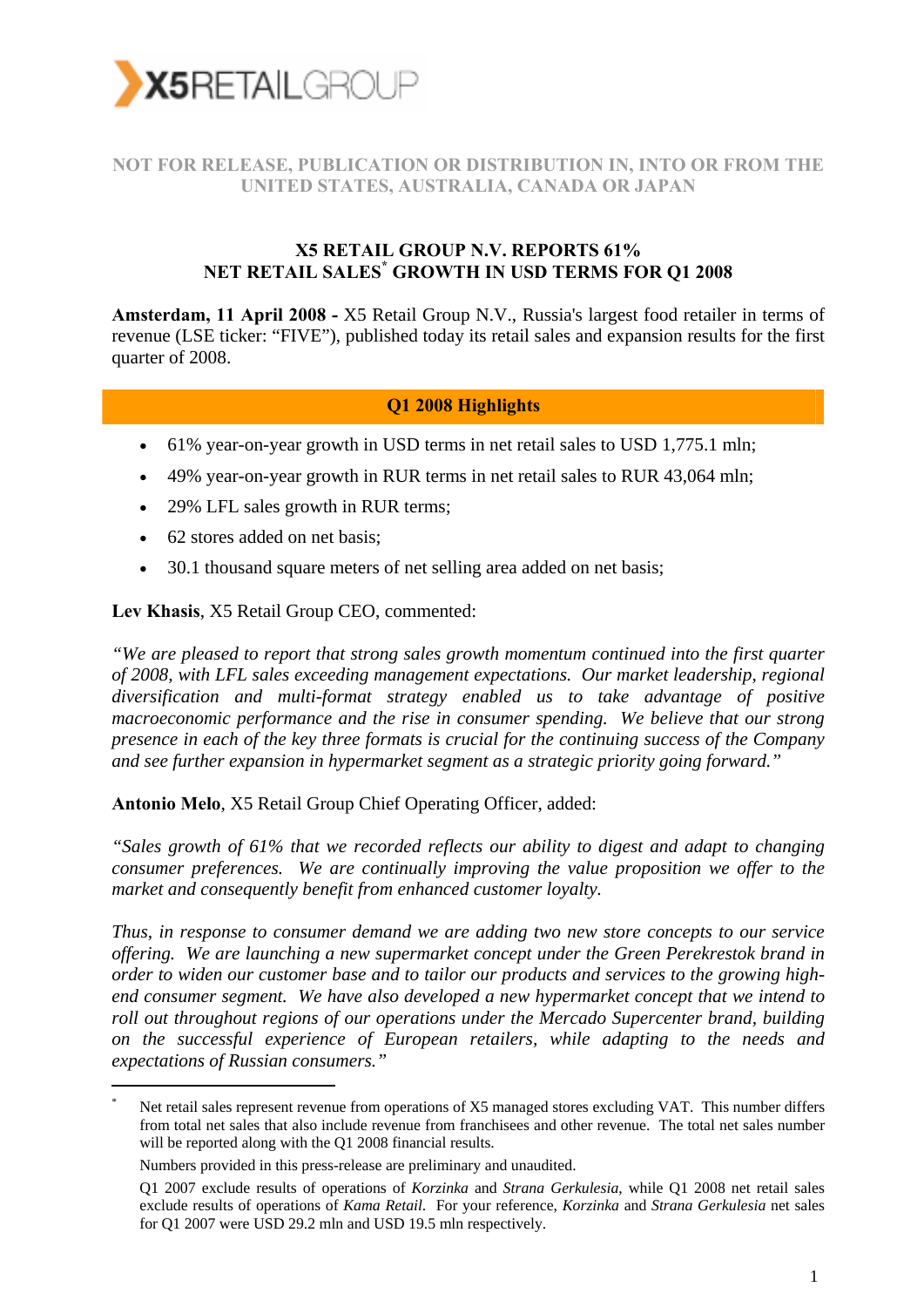

#### **Net Retail Sales Performance**

| USD mln                       | Q1 2008  | Q1 2007  | $% change y-o-y$ |
|-------------------------------|----------|----------|------------------|
| Hypermarkets                  | 128.7    | 76.7     | 68%              |
| Supermarkets                  | 638.6    | 407.5    | 57%              |
| <b>Soft Discounters</b>       | 1,007.8  | 617.1    | 63%              |
| <b>Total Net Retail Sales</b> | 1,775.1  | 1,101.3  | 61%              |
| <b>RUR</b> mln                |          |          |                  |
| <b>Hypermarkets</b>           | 3,123.0  | 2,018.3  | 55%              |
| Supermarkets                  | 15,491.9 | 10,718.8 | 45%              |
| <b>Soft Discounters</b>       | 24,449.1 | 16,233.4 | 51%              |
| <b>Total Net Retail Sales</b> | 43,064.0 | 28,970.4 | 49%              |

#### **Net Retail Sales Dynamics by Format**

Total net retail sales for the first quarter 2008 increased by 61% in USD terms (49% in RUR terms) to USD 1,775 mln. All three formats contributed to an impressive sales surge, with soft discounters and hypermarkets demonstrating particularly strong growth.

#### **Gross Retail Sales Analysis**\*

#### *Like-For-Like*\*\* *Stores Performance (please see Appendix I for detailed LFL performance)*   **Q1 2008 Total LFL, % Traffic, % Basket, %**  Hypermarkets *29 15 13*  Supermarkets **34** 17 17 Soft Discounters 26 6 20 **X5 Retail Group Total** *29 10 19*

-

| <b>Gross Retail Sales Dynamics</b> |           |                     |                             |  |
|------------------------------------|-----------|---------------------|-----------------------------|--|
| Gross Retail Sales, RUR mln        | $LFL, \%$ | <i>Expansion, %</i> | Total change %,<br>excl. FX |  |
| <b>Hypermarkets</b>                | 29        | 26                  | 55                          |  |
| Supermarkets                       | 34        | 10                  | 45                          |  |
| <b>Soft Discounters</b>            | 26        | 25                  | 51                          |  |
| <b>Total Gross retail sales</b>    | 29        | 20                  | 49                          |  |
| <b>FX</b> Effect                   |           |                     | 12                          |  |
| Total Change Y-O-Y, %              |           |                     | 61                          |  |

In this section all sales dynamics analysis is based on RUR-denominated gross sales (including VAT,

excluding FX). Net sales RUR growth rates may immaterially differ due to effective VAT rate.<br>Like-for-like calculations contained are comparisons of revenue (including VAT denominated in the local currency) between two periods generated by the relevant stores. The stores that are included in like-for-like comparisons are those that were in operation for at least a full month prior to the beginning of the more recent period and for each month in that period. The like-for-like comparison for each store takes into account the revenue generated by that store during the same months it was in operation in each period; the revenue of all the relevant stores in the relevant months is then aggregated for each period and compared. Revenue is included for each store only from the first day of the month following the month that store was opened or acquired. For example, the like-for-like comparison of revenue between 2007 and 2006 would include the revenue of a store that was opened or acquired on 15 October 2006, and the revenue to be compared would be the aggregate revenue generated by that store in November and December of each year.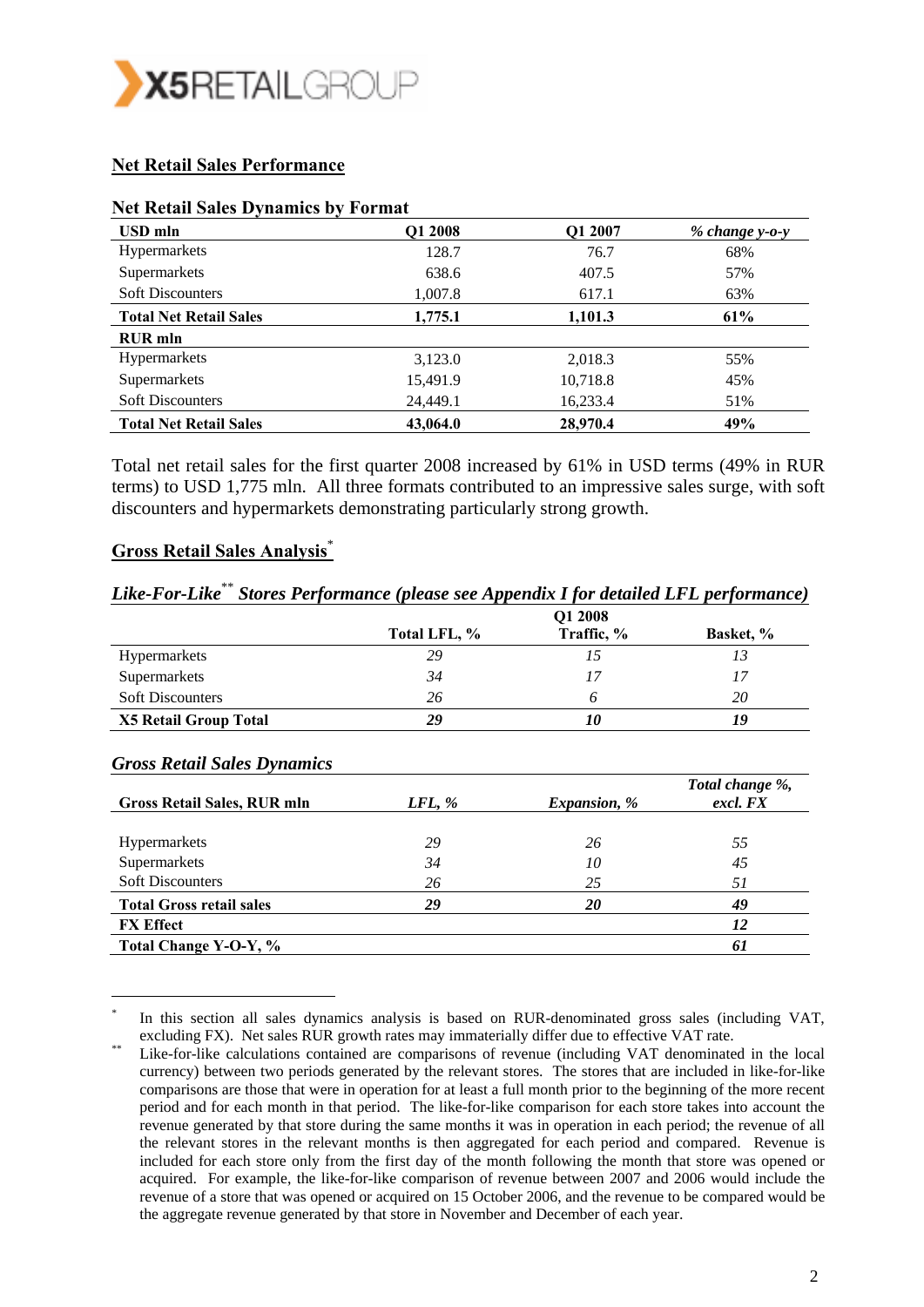

For the first quarter 2008, LFL sales surged 29% in RUR terms, composed of 10% increase in traffic and 19% increase in average basket, which underlines X5's ability to capitalize on growth in income per capita and consequent upgrade of spending pattern by Russian consumers. Expansion brought additional 20% in terms of growth.

#### Hypermarkets

For the first quarter 2008, hypermarket sales surged 55%, excluding FX effect. This growth came as a result of a 29% increase in LFL sales with 26% added by non-LFL stores. LFL sales growth was very strong both in the regions and in Moscow on the back of growing consumer spending and improved hypermarket value proposition helped by successful promotional campaigns. Stronger performance of stores opened after 31 March 2007 and addition of a new hypermarket in Voronezh in the first quarter this year contributed to strong results of non-LFL stores.

#### Supermarkets

For the first quarter 2008, supermarket sales grew by 45%, excluding FX effect, as a result of 34% surge in LFL sales and 10% coming from expansion. Impressively strong LFL results are mainly due to outperformance of supermarkets located in Moscow and St. Petersburg. We are proud to report that supermarket traffic in Moscow and St. Petersburg posted impressive growth of 20% and 19%, respectively, which once again underscores our leading positions in these core markets.

#### Soft Discounters

In the first quarter 2008 soft discounter sales grew by 51%, excluding FX effect, as a result of a 26% surge in LFL sales and 25% coming from expansion. The strongest LFL growth in the soft discounter format was demonstrated by regional stores (up 48%) due to continuing excellent performance of stores in Urals. Despite the fact that St. Petersburg remains a very competitive market, the Company's soft discounters continued reporting positive traffic there with total LFL reaching 15%.

|                              | As of      |                     | <b>Net Added</b> | % change,   |
|------------------------------|------------|---------------------|------------------|-------------|
|                              | 31 Dec '07 | <b>31 March '08</b> | in Q1 '08        | $y - 0 - y$ |
| Selling Space, sq.m.         |            |                     |                  |             |
| Hypermarkets                 | 59,963     | 64,111              | 4.148            | 7%          |
| Supermarkets                 | 191,730    | 196,102             | 4,372            | 2%          |
| <b>Soft Discounters</b>      | 357,517    | 379,084             | 21,567           | 6%          |
| <b>X5 Retail Group Total</b> | 609,210    | 639,297             | 30,087           | 5%          |
| # of Stores                  |            |                     |                  |             |
| <b>Hypermarkets</b>          | 15         | 16                  |                  | 7%          |
| Supermarkets                 | 179        | 183                 | 4                | $2\%$       |
| <b>Soft Discounters</b>      | 674        | 731                 | 57               | 8%          |
| <b>X5 Retail Group Total</b> | 868        | 930                 | 62               | 7%          |

#### **Expansion**

In the first quarter 2008, X5 Retail Group N.V. added net 62 stores, including 57 soft discounters, four supermarkets and one compact hypermarket (in Voronezh) with a total net selling space of 30.1 thousand sq. m. This takes into account 2.8 thousand sq.m. that were closed during the quarter (five soft discounters and one supermarket) and includes 28 stores purchased as a result *Kama-Retail* acquisition (9.3. thousand sq.m. in net selling space).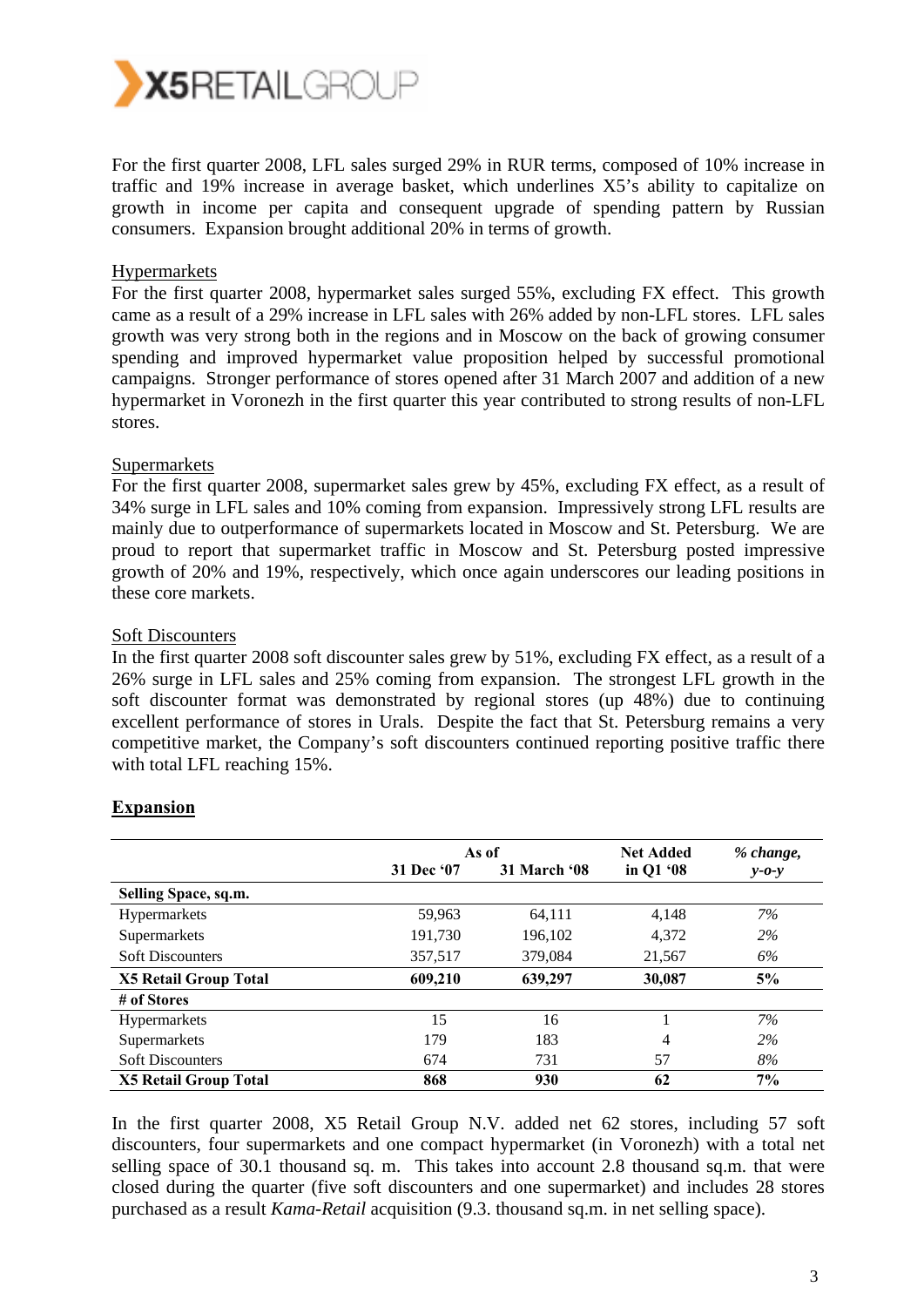

As a result, at 31 March 2008, X5 Retail Group N.V. operated 930 company-managed stores, consisting of 731 soft discounters, 183 supermarkets, 15 compact hypermarkets and one fullsize hypermarket store, with the total net selling space of 639.3 thousand sq. m. (please see Appendices IV and V for detailed information on store opening progress).

#### *Tactical M&A Transactions & Franchises Buy-Out Update*

In the first quarter 2008 X5 Retail Group has started the integration and rebranding of *Korzinka* and *Strana Gerkulesia* stores, which is expected to be completed in the second quarter for most of the discounters and in the third quarter for all supermarkets. As we have announced on 5 March 2008, X5 plans to rebrand its full size hypermarket in Lipetsk purchased within the *Korzinka* deal to Mercado Supercenter by 30 June 2008.

In April 2008 X5 Group acquired 100% of the business and assets of *Kama Retail* company - a Pyaterochka franchisee in the Perm region. As a result, X5 bought out 28 soft discount stores in Perm and the Perm region with a net selling area of 9.3 thousand sq.m. for a total consideration of approximately USD 18 million, including debt. The total area of purchased stores is 19.9 thousand sq.m, out of which 1.9<sup>\*</sup> thousand sq.m. are wholly owned. This was the second deal in the execution of the Group's strategy of selective franchisee buy-out in strategically important regions.

#### *Franchisee Store Operations*

During the first quarter 2008 the Group's franchisee store network was expanded by net 23 soft discounter stores. As of 31 March 2008, franchisees operated 711 stores across Russia and Kazakhstan in total, including 8 *Perekrestok* and 703 *Pyaterochka* stores. X5 Retail Group does not consolidate franchisee stores' sales. The Group receives royalty payments from franchisees and reports them as other revenue.

**Appendices**

- **I. LFL Store Performance by Format and Region**
- **II. Net Retail Sales Performance by Region**
- **III. Average Ticket and Number of Customers**
- **IV. Net Selling Space Addition by Format and Region**
- **V. Net Store Addition by Format and Region**
- **VI. Financial Calendar for 2008**

one store under a financial leasing arrangement with a buy-out option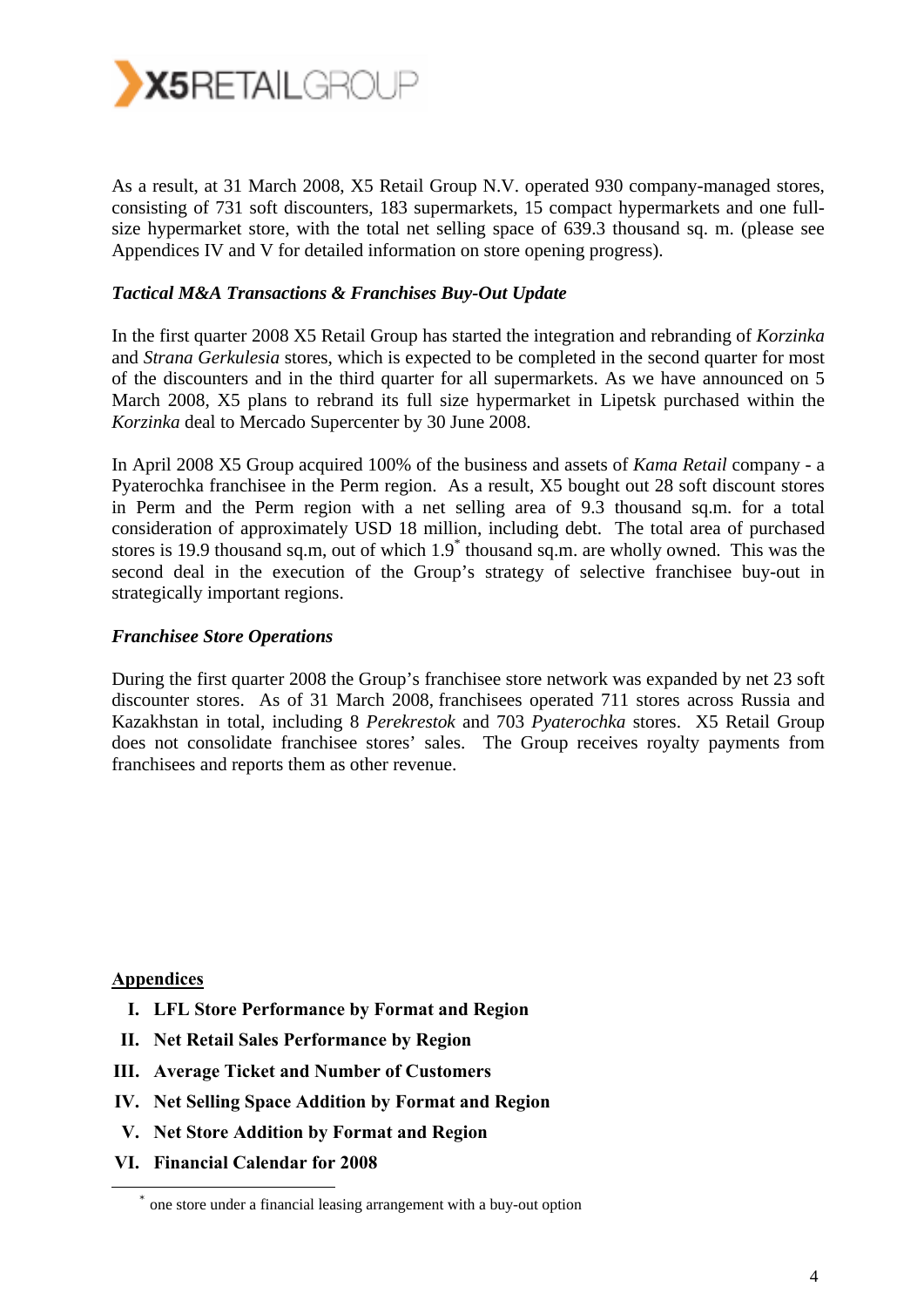

#### **Note to Editors:**

X5 Retail Group N.V. is Russia's largest food retailer in terms of sales. The Company was created as a result of a merger between Pyaterochka (soft discounter chain) and Perekrestok (supermarket chain) on 18 May 2006.

As of 31 March 2008, the Group had 731 Company managed soft discount stores located in Moscow (321), St. Petersburg (249) and other Russian areas (161), 183 Company managed supermarkets across Central Russia and Ukraine, including 108 stores in Moscow (Moscow region and Yaroslavl region), and 16 Company managed hypermarkets.

As of 31 March 2008, X5's franchisees operated 711 stores across Russia and Kazakhstan.

In accordance with preliminary unaudited data, the Group's net sales for the full year 2007 reached USD 5,320 mln, an increase of 53% year-on-year. Gross profit for the period totaled USD 1,404 mln, EBITDA amounted to USD 479 mln. Full year 2007 net income reached USD 141 mln.

X5 Retail Group N.V.'s net retail sales for the first quarter 2008 surged 61% in USD terms and reached USD 1,775 mln.

#### *Forward looking statements:*

*This announcement includes statements that are, or may be deemed to be, "forward-looking statements". These forward-looking statements can be identified by the fact that they do not only relate to historical or current events. Forward-looking statements often use words such as" anticipate", "target", "expect", "estimate", "intend", "expected", "plan", "goal" believe", or other words of similar meaning.* 

*By their nature, forward-looking statements involve risk and uncertainty because they relate to future events and circumstances, a number of which are beyond X5 Retail Group N.V.'s control. As a result, actual future results may differ materially from the plans, goals and expectations set out in these forward-looking statements.* 

*Any forward-looking statements made by or on behalf of X5 Retail Group N.V. speak only as at the date of this announcement. Save as required by any applicable laws or regulations, X5 Retail Group N.V. undertakes no obligation publicly to release the results of any revisions to any forward-looking statements in this document that may occur due to any change in its expectations or to reflect events or circumstances after the date of this document.* 

#### *For further details please contact*

**Anna Kareva IR Director Tel.: +7 (495) 502-9751**  *e-mail: anna.kareva@x5.ru* **Elena Cherkalova PR Manager Тел.: +7 (495) 950-5577**  *e-mail: elena.cherkalova@x5.ru*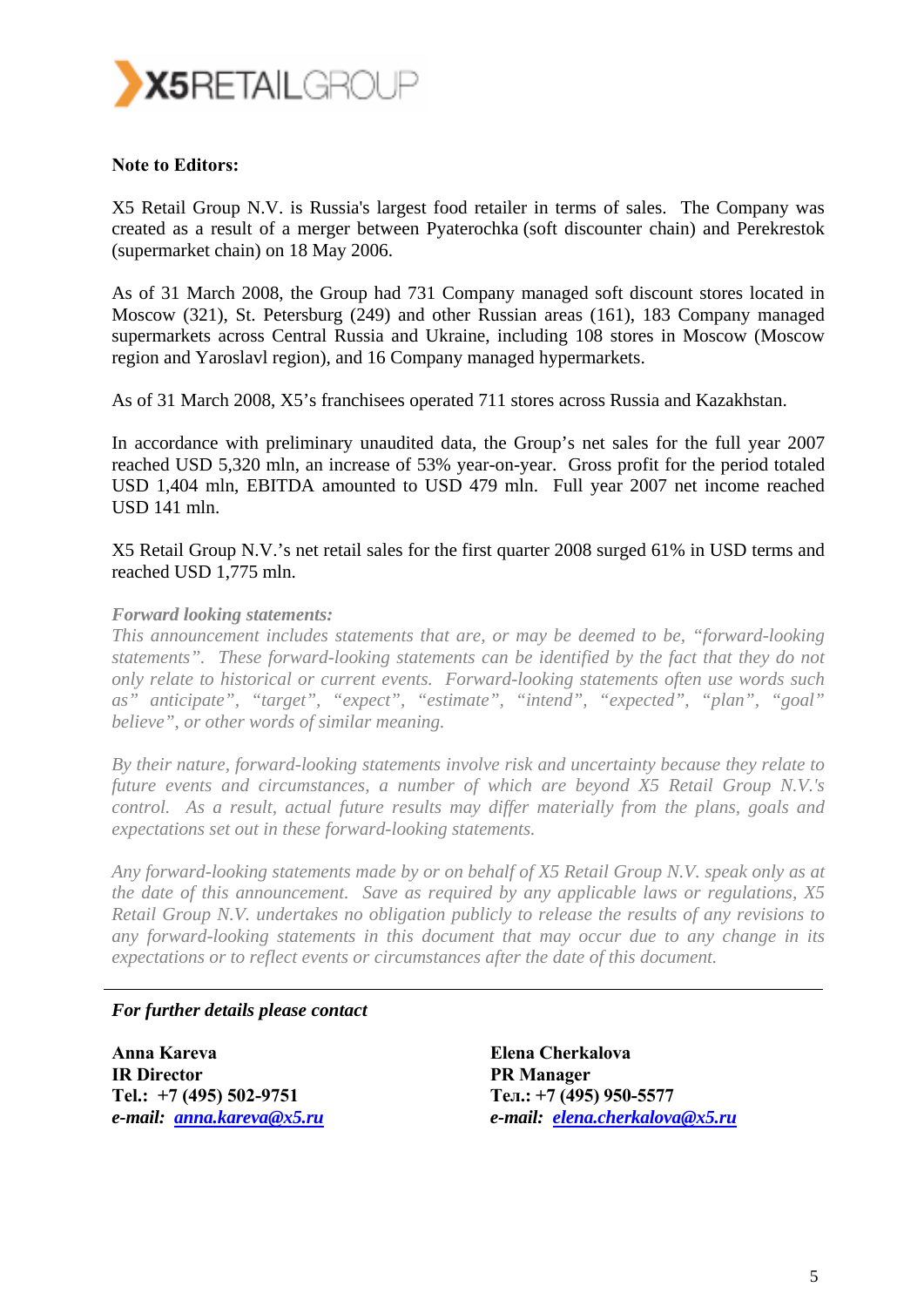

-

### Appendix I: LFL Store Performance by Format and Region<sup>\*</sup>

|                                        | Q1 2008      |                      |           |
|----------------------------------------|--------------|----------------------|-----------|
|                                        | Total LFL, % | Traffic, %           | Basket, % |
| <b>Moscow &amp; the Moscow Region</b>  |              |                      |           |
| Hypermarkets                           | 27           | 9                    | 18        |
| Supermarkets                           | 39           | 20                   | 19        |
| <b>Soft Discounters</b>                | 34           | 9                    | 26        |
| <b>Total</b>                           | 36           | 13                   | 23        |
| <b>St. Petersburg &amp; North-West</b> |              |                      |           |
| Hypermarkets                           | 0            | 0                    | $\theta$  |
| Supermarkets                           | 32           | 19                   | 13        |
| <b>Soft Discounters</b>                | 15           | 1                    | 14        |
| <b>Total</b>                           | 17           | $\boldsymbol{\beta}$ | 14        |
| <b>Regions</b>                         |              |                      |           |
| Hypermarkets                           | 30           | 19                   | 11        |
| Supermarkets                           | 21           | 11                   | 10        |
| <b>Soft Discounters</b>                | 48           | 21                   | 27        |
| <b>Total</b>                           | 28           | 16                   | 13        |
|                                        |              |                      |           |
| <b>X5 Retail Group</b>                 |              |                      |           |
| Hypermarkets                           | 29           | 15                   | 13        |
| Supermarkets                           | 34           | 17                   | 17        |
| <b>Soft Discounters</b>                | 26           | 6                    | 20        |
| <b>X5 Retail Group Total</b>           | 29           | 10                   | 19        |

<sup>\*</sup> Based on RUR-denominated gross sales (including VAT, excluding FX). Net sales RUR growth rates may immaterially differ due to effective VAT rate.

Like-for-like calculations contained are comparisons of revenue (including VAT denominated in the local currency) between two periods generated by the relevant stores. The stores that are included in like-for-like comparisons are those that were in operation for at least a full month prior to the beginning of the more recent period and for each month in that period. The like-for-like comparison for each store takes into account the revenue generated by that store during the same months it was in operation in each period; the revenue of all the relevant stores in the relevant months is then aggregated for each period and compared. Revenue is included for each store only from the first day of the month following the month that store was opened or acquired. For example, the like-for-like comparison of revenue between 2007 and 2006 would include the revenue of a store that was opened or acquired on 15 October 2006, and the revenue to be compared would be the aggregate revenue generated by that store in November and December of each year.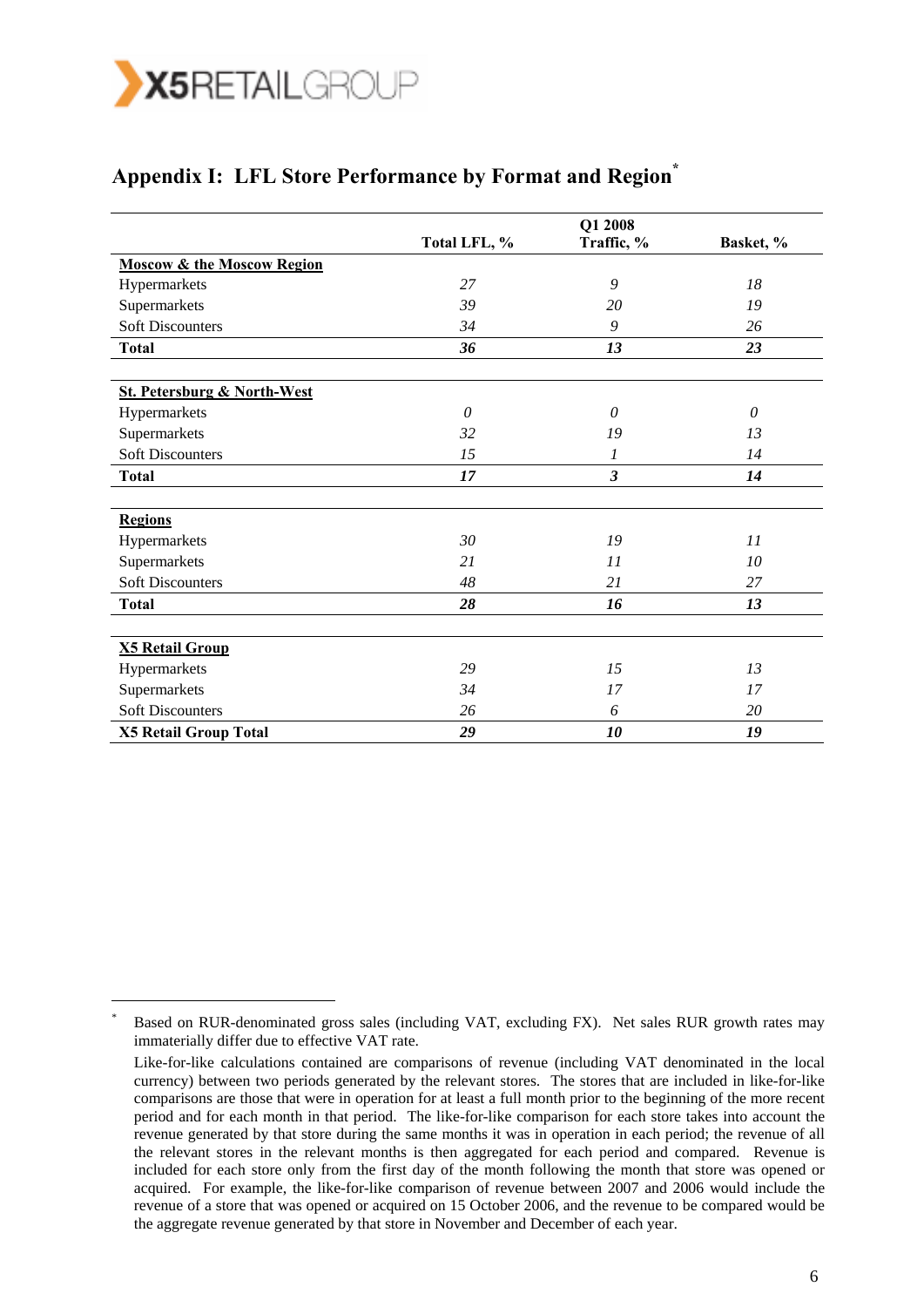

| USD mln                       | Q1 2008  | Q1 2007  | $% change y-o-y$ |
|-------------------------------|----------|----------|------------------|
| Moscow & the region           | 980.2    | 619.3    | 58%              |
| St. Petersburg & North-West   | 466.4    | 327.6    | 42%              |
| Other regions                 | 328.5    | 154.4    | 113%             |
| <b>Total Net Retail Sales</b> | 1,775.1  | 1,101.3  | 61%              |
| <b>RUR</b> mln                |          |          |                  |
| Moscow & the region           | 23,780.3 | 16,290.4 | 46%              |
| St. Petersburg & North-West   | 11,315.0 | 8,619.0  | 31%              |
| Other regions                 | 7,968.7  | 4,061.1  | 96%              |
| <b>Total Net Retail Sales</b> | 43,064.0 | 28,970.4 | 49%              |

# **Appendix II: Net Retail Sales Performance by Region**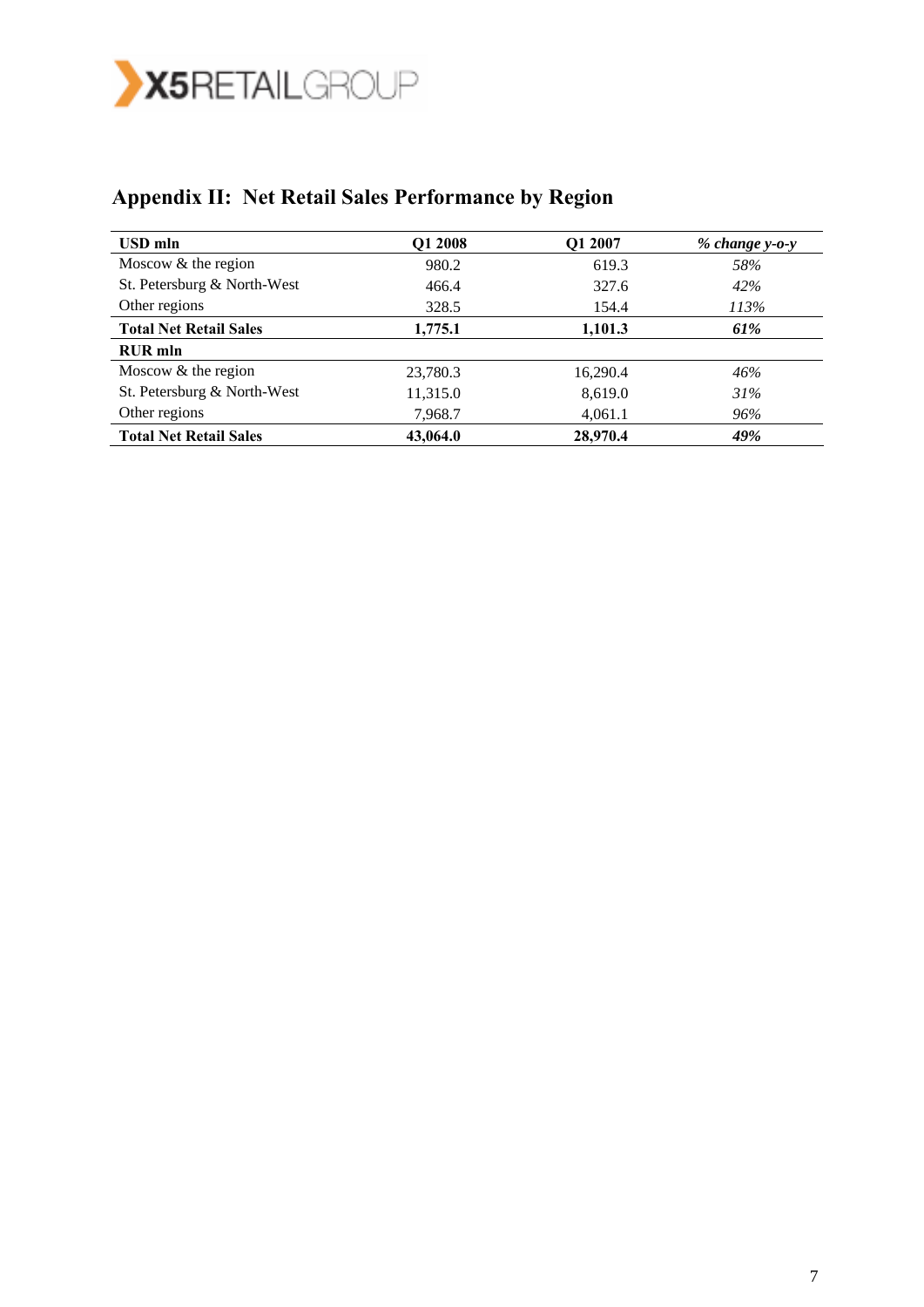

### **Appendix III: Average Ticket and Number of Customers**

|                         | Q1 2008 | Q1 2007 | $% change, y-o-y$ |
|-------------------------|---------|---------|-------------------|
| X5 Average Ticket, USD  | 11.5    | 9.3     | <b>23%</b>        |
| Hypermarkets            | 18.3    | 15.2    | 20%               |
| Supermarkets            | 14.0    | 11.5    | 21%               |
| <b>Soft Discounters</b> | 9.9     | 8.0     | 24%               |
| X5 # of Customers, mln  | 176.6   | 134.0   | <b>32%</b>        |
| Hypermarkets            | 8.1     | 5.8     | 39%               |
| Supermarkets            | 52.2    | 40.1    | 30%               |
| <b>Soft Discounters</b> | 116.3   | 88.1    | 32%               |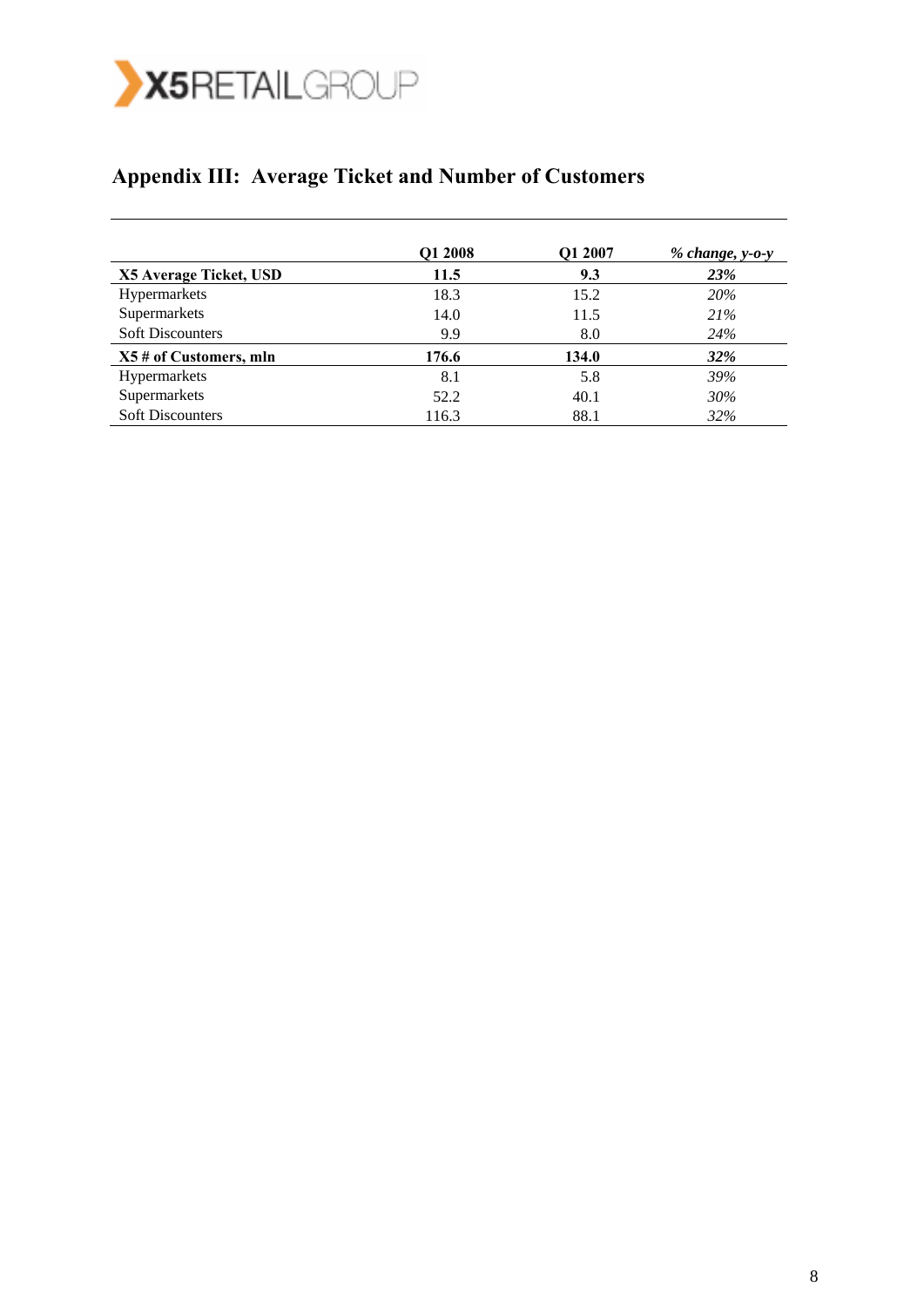

# **Appendix IV: Net Selling Space Addition by Format and Region**

|                                        | As of      |              | <b>Net Added</b> | % change,   |
|----------------------------------------|------------|--------------|------------------|-------------|
|                                        | 31 Dec '07 | 31 March '08 | in Q1 2008       | $y - 0 - y$ |
| <b>Moscow &amp; the Moscow Region</b>  |            |              |                  |             |
| Hypermarkets                           | 17,189     | 17,189       |                  | $0\%$       |
| Supermarkets                           | 107,555    | 110,370      | 2,815            | 3%          |
| Discounters                            | 175,101    | 181,330      | 5,229            | 3%          |
| <b>Total</b>                           | 299,845    | 307,890      | 8,045            | 3%          |
| <b>St. Petersburg &amp; North-West</b> |            |              |                  |             |
| Hypermarkets                           |            |              |                  |             |
| Supermarkets                           | 24,061     | 23,633       | $-428$           | $-2%$       |
| <b>Discounters</b>                     | 135,006    | 137,273      | 2,267            | $2\%$       |
| <b>Total</b>                           | 159,067    | 160,906      | 1,839            | $1\%$       |
| <b>Regions</b>                         |            |              |                  |             |
| Hypermarkets                           | 42,774     | 46,922       | 4,148            | 10%         |
| Supermarkets                           | 60,114     | 62,098       | 1,984            | 3%          |
| <b>Discounters</b>                     | 47,410     | 61,481       | 14,071           | 30%         |
| Total                                  | 150,298    | 170,501      | 20,203           | 13%         |
| <b>X5 Retail Group</b>                 |            |              |                  |             |
| Hypermarkets                           | 59,963     | 64,111       | 4,148            | 7%          |
| Supermarkets                           | 191,730    | 196,102      | 4,372            | 2%          |
| <b>Discounters</b>                     | 357,517    | 379,084      | 21,567           | 6%          |
| <b>X5 Retail Group Total</b>           | 609,210    | 639,297      | 30,087           | 5%          |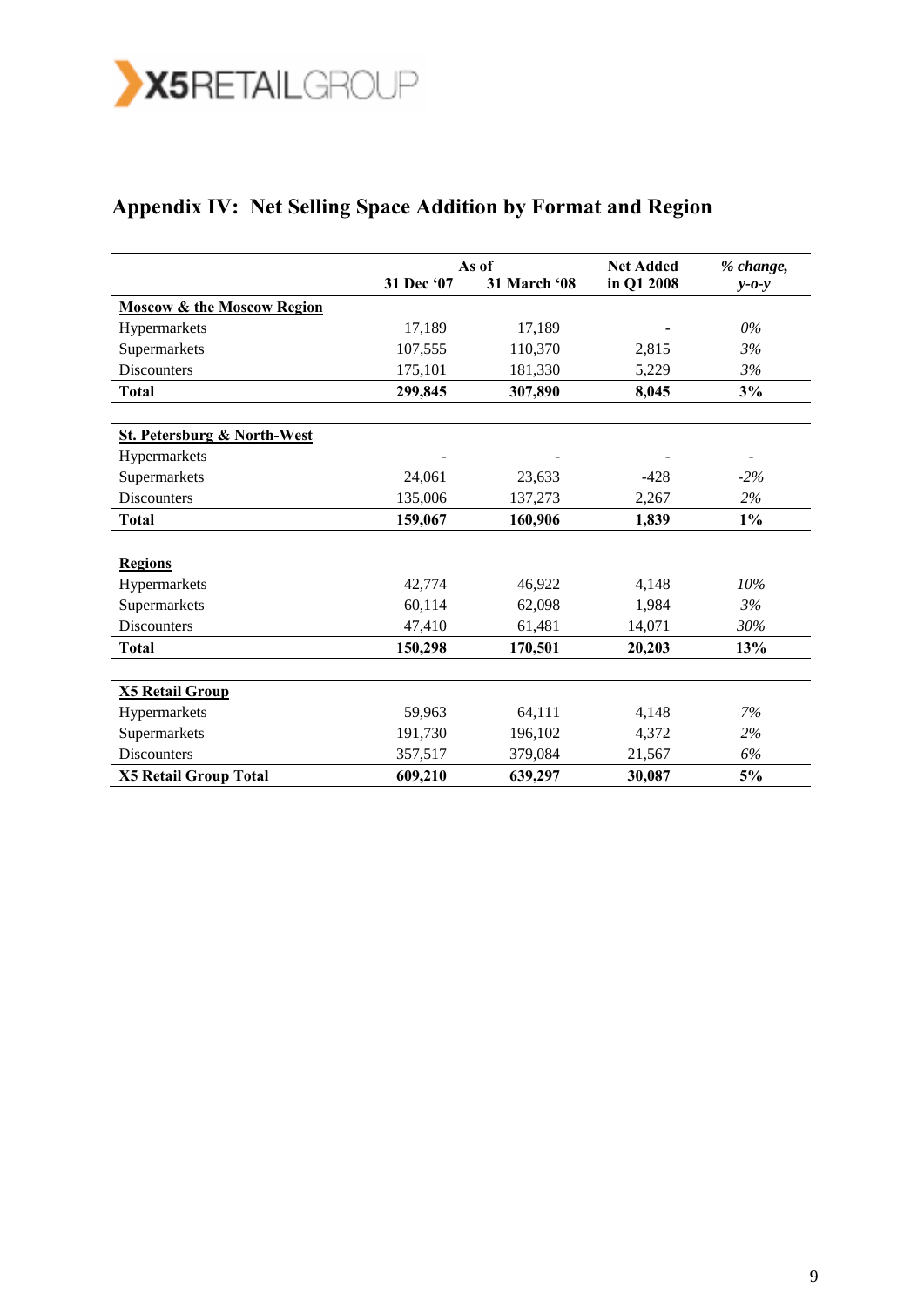

# **Appendix V: Net Store Addition by Format and Region**

|                                        | As of          |              | <b>Net Added</b> | % change,   |
|----------------------------------------|----------------|--------------|------------------|-------------|
| # of Stores                            | 31 Dec '07     | 31 March '08 | in Q1 2008       | $y - 0 - y$ |
| <b>Moscow &amp; the Moscow Region</b>  |                |              |                  |             |
| Hypermarket                            | $\overline{4}$ | 4            |                  | $0\%$       |
| Supermarket                            | 105            | 108          | 3                | 3%          |
| Discounter                             | 309            | 321          | 12               | 4%          |
| <b>Total</b>                           | 418            | 433          | 15               | 4%          |
| <b>St. Petersburg &amp; North-West</b> |                |              |                  |             |
| Hypermarket                            |                |              |                  |             |
| Supermarket                            | 19             | 18           | $-1$             | $-5%$       |
| Discounter                             | 244            | 249          | 5                | 2%          |
| <b>Total</b>                           | 263            | 267          | 4                | $2\%$       |
| <b>Regions</b>                         |                |              |                  |             |
| Hypermarket                            | 11             | 12           | 1                | 9%          |
| Supermarket                            | 55             | 57           | 2                | 4%          |
| Discounter                             | 121            | 161          | 40               | 33%         |
| <b>Total</b>                           | 187            | 230          | 43               | 23%         |
| <b>X5 Retail Group</b>                 |                |              |                  |             |
| Hypermarkets                           | 15             | 16           | 1                | 7%          |
| Supermarkets                           | 179            | 183          | 4                | 2%          |
| <b>Soft Discounters</b>                | 674            | 731          | 57               | 8%          |
| <b>X5 Retail Group Total</b>           | 868            | 930          | 62               | 7%          |